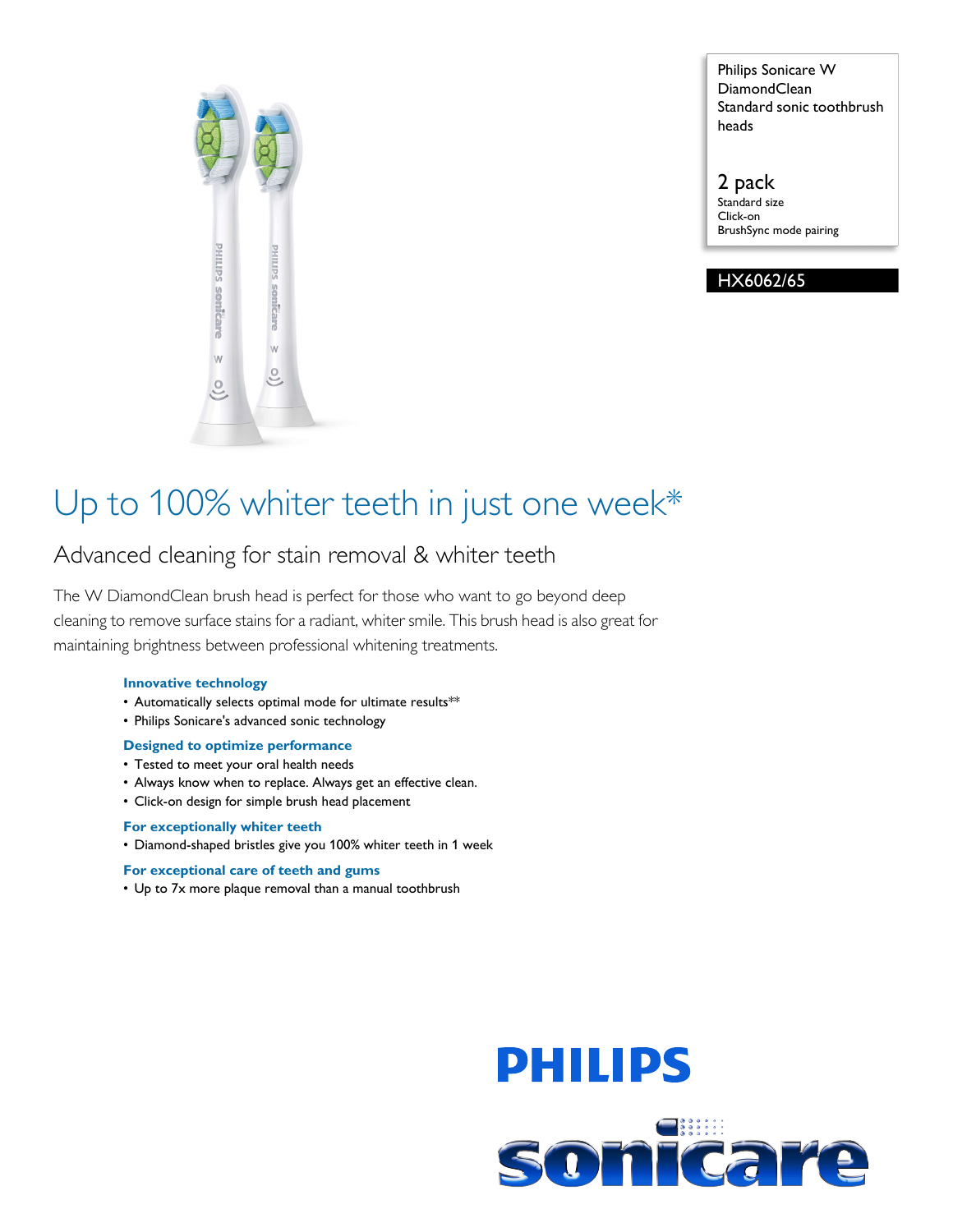#### HX6062/65

# **Highlights**

#### **Say goodbye to plaque**

DiamondClean brush head syncs with your BrushSync™ enabled Philips Sonicare toothbrush handle\*\*, selecting the optimal brushing mode and intensity level for exceptional whitening. All you need to do is start brushing.

#### **Brush head replacements**

Densely-packed, high-quality bristles remove up to 7x more plaque than a manual toothbrush.

#### **Whiter teeth, fast**



The DiamondClean's stain-removal pad, made from densely-packed diamond-shaped bristles, removes surface stains caused by food and drinks. You'll notice a whiter smile, up to 100%\*, in just 7 days.

#### **BrushSync™ mode-pairing**



You'll always get the best possible clean with our BrushSync™ mode-pairing feature\*\*. The W



Brush heads become less effective after 3 months of use, but with BrushSync™ you'll be reminded before this happens. Your smart toothbrush will track how often and how hard you brush, and will notify you when it's time for a replacement. Don't have a smart Philips Sonicare toothbrush? Just monitor your blue replacement bristles, and when they turn white you'll know it's time for a fresh brush head.

#### **Brushing with peace of mind**



All Philips Sonicare brush heads are safe and gentle on teeth and gums. During tests, each brush head is put through its paces to ensure

durability and an exceptional performance every time you brush.

#### **Philips Sonicare technology**



Philips Sonicare's advanced sonic technology pulses water between teeth, and its brush strokes break up plaque and sweep it away for an exceptional daily clean.

#### **Easy to click-on**



Your W DiamondClean brush head fits perfectly with any Philips Sonicare toothbrush handle, except Philips One and Essence. Simply click on and off for easy replacement and cleaning.